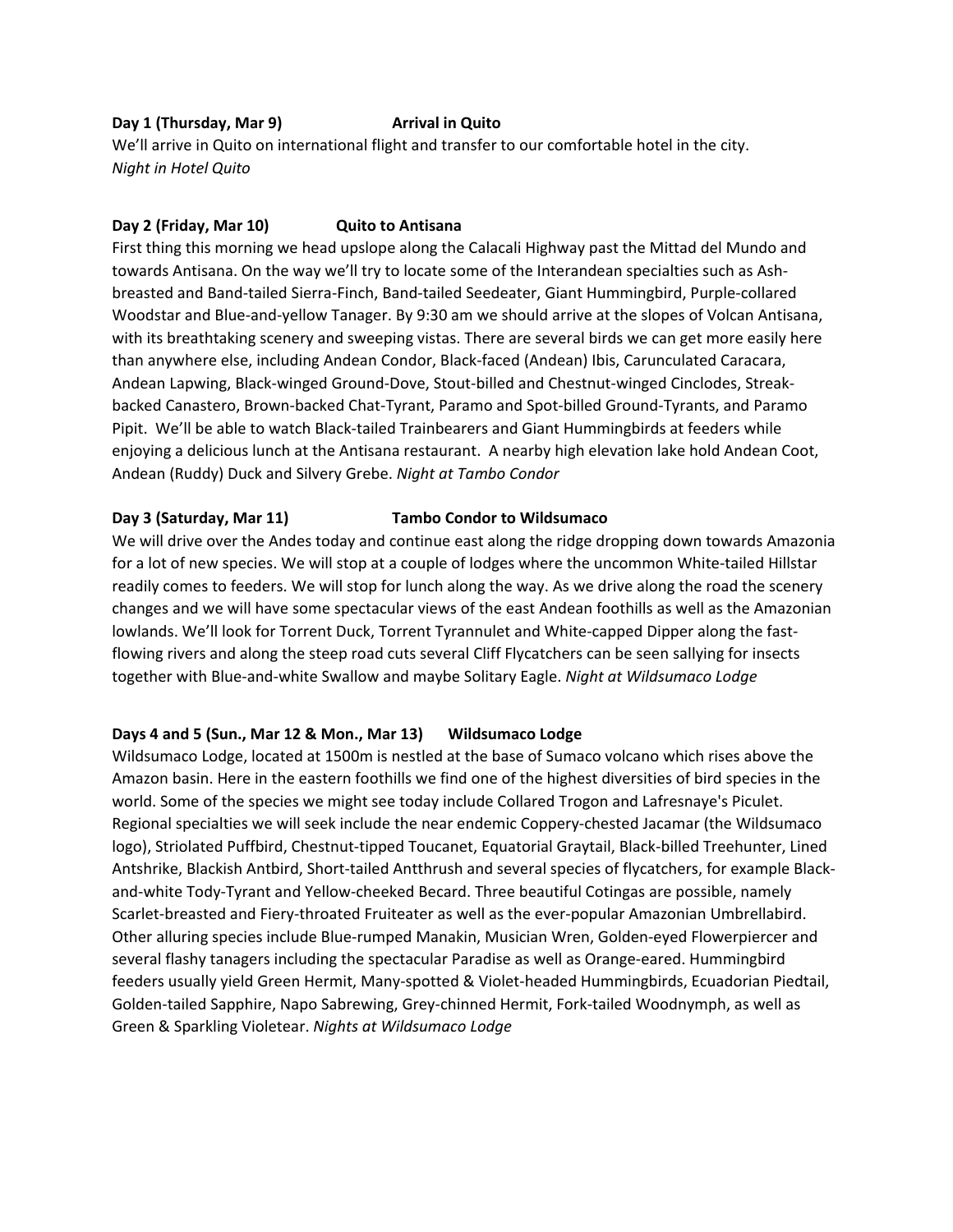#### **Day 6 (Tuesday, Mar 14) Papallacta Pass**

It will be an early start from Wildsumaco this morning as we head towards Papallacta Pass at 4200m. We will make a stop at the very nice Guango Lodge at around 2700m which maintains a beautiful garden with many flowers and feeders for Hummingbirds. Up to 12 species can be seen in one day and this must be the best place in the world to see Sword-billed Hummingbird. Other special hummers here include the very rare Mountain Avocetbill, Tourmaline Sunangel, Glowing and Golden-breasted Puffleg. A walk along the river can produce Torrent Duck and the woodlands along the river are home to some good flocks. Larger birds can include Crimson-mantled Woodpecker, Pearled Treerunner, Hooded Mountain-Tanager and Mountain Cacique. The shy Fasciated Tiger-Heron can be found in the rocky rapids along the river. *Night at Termas de Papallacta*

### **Day 7 (Wednesday, Mar 15) Alambi, San Tadeo and drive to Mindo**

In the morning we will start to head east crossing Papallacta Pass. Here we will search for *Paramo* specialties such as Rufous-bellied Seedsnipe, with luck Andean Snipe, Caranculated Caracara, Andean Tit-Spinetail, White-chinned Thistletail, Tawny Antpitta, the rare Red-rumped Bush-Tyrant, and Grass Wren and with a good weather a chance for Andean Condor! As for hummingbirds we hope to locate Ecuadorian Hillstar and Blue-mantled Thornbill. Once we get to the west slope we will make stops at the Alambi lodge to look at their tanager and hummingbird feeders for woodstars, Andean Emerald, Booted Racket-tail and search along the river for Torrent Duck. The San Tadeo feeders which can be a riot of hummingbirds and tanagers. We continue down to our accommodation for the next few days, Septimo Paraiso Lodge. The lodge is set in rich forest which can be alive with birds. The hummingbird feeders are alive with Green Thorntails and other east slope hummingbirds. *Night at Septimo Paraiso*

# **Day 8 (Thursday, Mar 16) Paz de las Aves**

We start at one of the "hottest" new birding sites, Paz de las Aves, which has been written up in ABA's Birding, Neotropical Birding, and many other publications. Here a local farmer and entrepreneur, Angel Paz, has habituated Giant, Yellow-breasted and Moustached Antpittas, as well as Dark-backed Wood-Quails, to come to feed on chopped up earthworms. This has justifiably been the one moment enabling the vast majority of birders visiting South America to see and enjoy these very hard-to-see birds. In addition we'll visit a very active Cock-of-the-Rock lek with up to a dozen extravagant males raucously displaying. Angel Paz's family serves delicious snacks after this birding extravaganza. While eating our snacks we should get to search for Black-chinned Mountain Tanager, Toucan Barbet and Velvet-purple Coronet among a dazzling array of many other tanagers and hummingbirds that visit their feeders. In the afternoon we will plan to go to Milpe. Owned and operated by the Milpe Cloudforest Foundation, this small reserve is fairly reliable for Long-wattled Umbrellabird. Collared Aracari and Choco Toucan are easier to see and with luck and careful observation we can watch and enjoy the bizarre display of the Club-winged Manakin. The hummingbird feeders are always very active with Green-crowned Brilliant, White-necked Jacobin and Crowned Woodnymph are the most common, but many other species occur as well. *Night at Septimo Paraiso*

# **Day 9 (Friday, Mar 17) Reserva Amagusa near Mashpi Lodge and Oilbirds**

Today we will drive the Masphi Road in search of the elusive Choco Vireo, Indigo Flowerpiercer, and Pacific Tuftedcheek; with a chance of seeing Star-chested Treerunner and Purplish-mantled Tanager. We will also spend time at the tanager and hummingbird feeders at Reserva Amagusa where we can expect